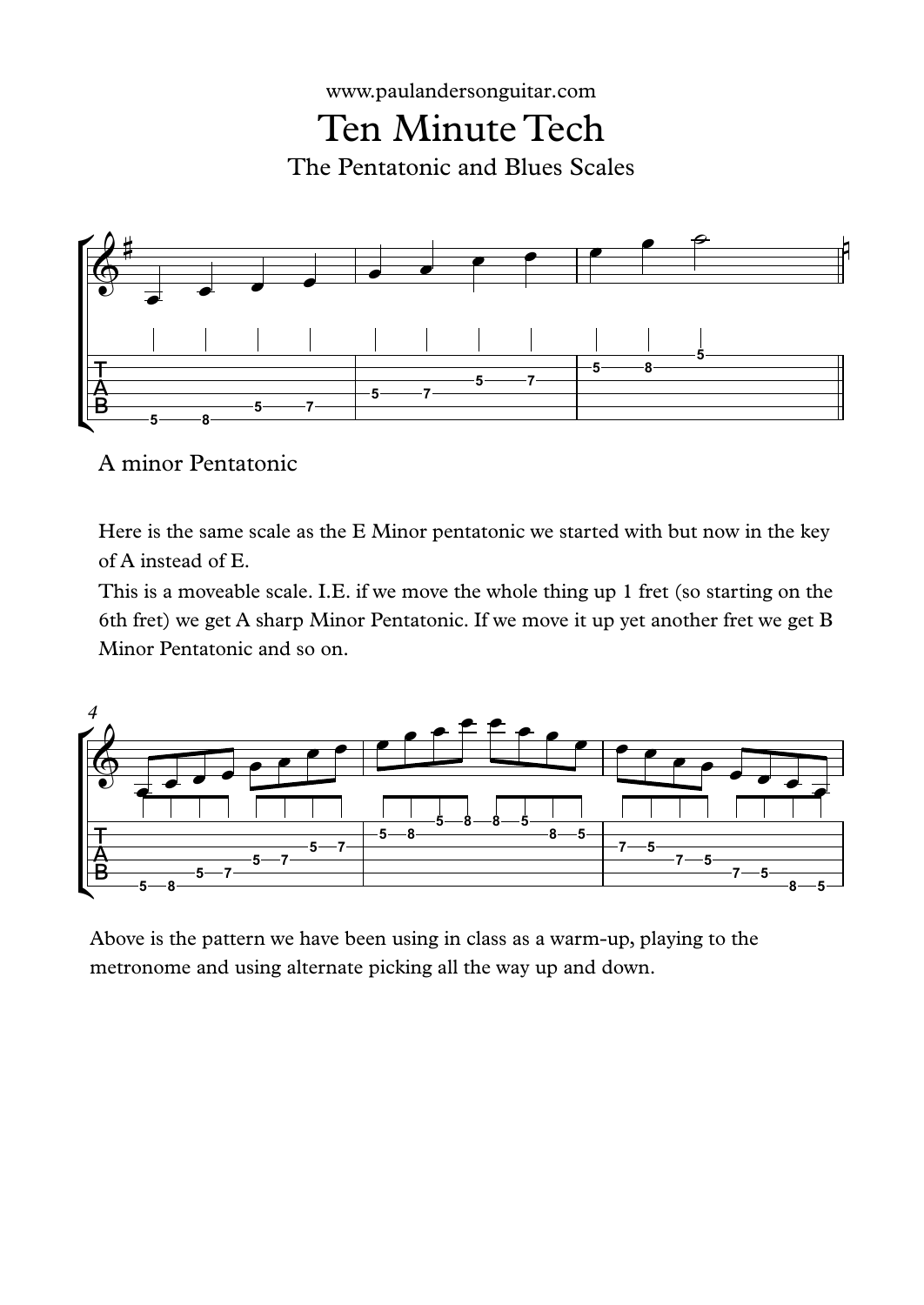

C Major Pentatonic

Now this is where it gets a bit complicated! In music we have a thing called relative major and minor. See the download on relative Major and Minor on the website.

So- C major is all the white notes on the piano. If we play the C major scale starting and ending on C it sounds nice and "happy". If we start and end on an A (the 6th note of the C Major scale), playing the same notes, the sound is distinctly more sad. Some think it sounds more "Spanish" as well. Both keys have no sharps or flats and are played on the white notes (no black notes) of the piano. So in music we call these Relative. A minor is the relative minor of C Major and C Major is the relative major of A Minor (depending on what key you started in!).

This works for the major and minor scale but also works for the Pentatonic scale above as well.The pentatonic scale is created by missing a couple of notes of the original major or minor scale- a normal scale has 7 notes, the pentatonic (as in pentagram, pentagon etc) has 5.

As you may see above- these two scales - the A Minor and C Major Pentatonic are the same scale- If we start on the first finger (5th Fret) we have A Minor Pentatonic. If we start on the 4th finger (8th fret) we have the C Major pentatonic. The first sounds more "Blues" and the second more "Country".

Try playing the first scale over an A minor chord, and the second over a C Major chord. Emphasise the root note to really hear the "home" sound of the scale and how it fits with the chord.

What I have done here is simplified the explanation, as music theory can get pretty complicated. As you play more and become more experienced, the theory behind all this will become clearer!